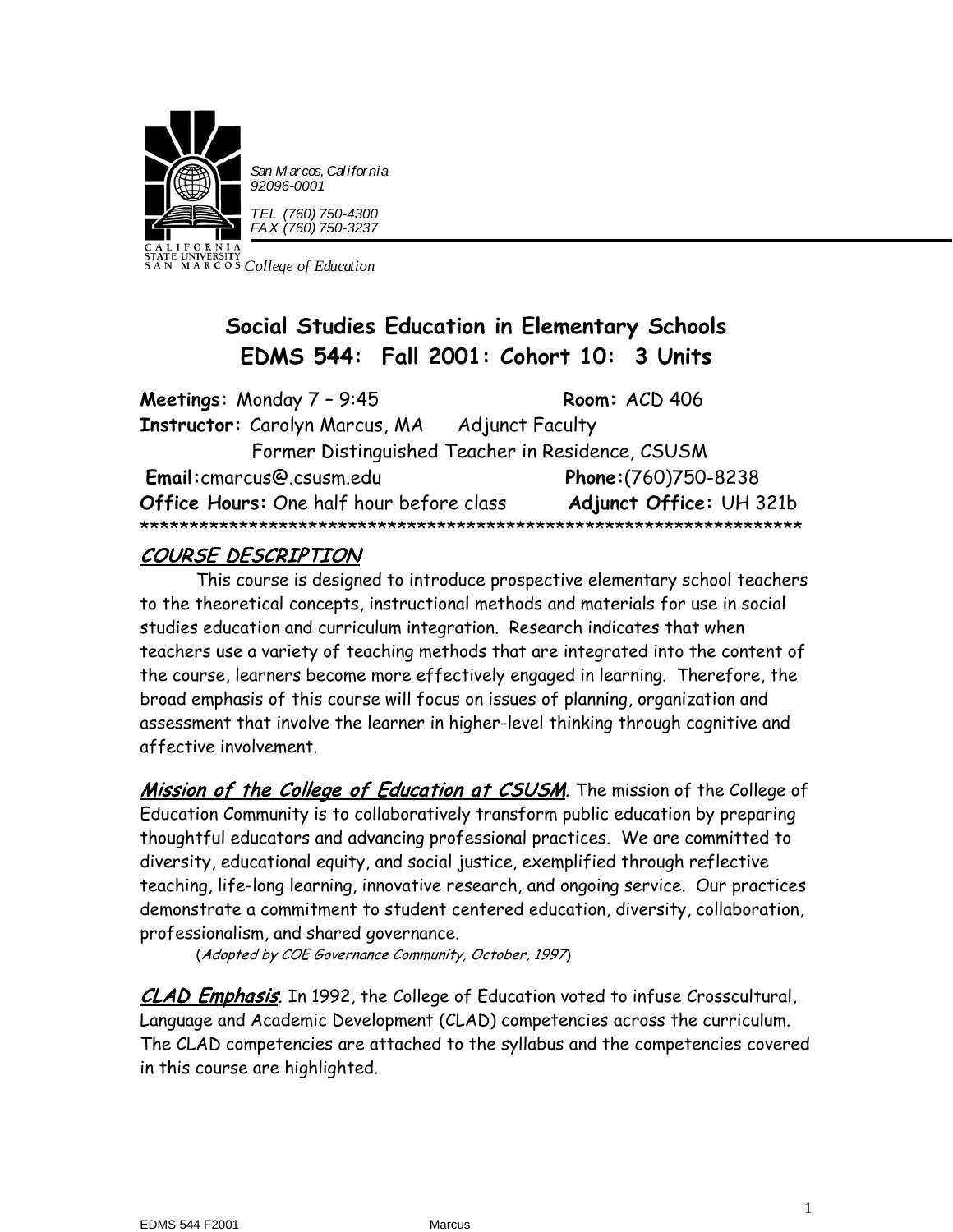## **PURPOSE**

Social studies is perhaps **the** most important part of the school curriculum because it not only brings together basic tools (such as the 3 Rs) but it **puts them to use.** In the social studies we must wrestle with crucial questions: What kind of society do we want to have? What is a "good citizen"? What is fair? How can we create better ways of living together? Our role as educators is to help students develop responsible and thoughtful ways of thinking, believing and acting.

As your instructor, I am committed to modeling reflective and transparent teaching in order to assist you in successfully achieving the goals of this course.

### **COURSE GOALS**

As a result of this course, you will

- be able to apply the California History-Social Science Framework, new H/SS State Standards and related documents to the classroom experience.
- understand the value of incorporating primary source materials, the arts, and oral history methods into social studies instruction.
- be able to use the social studies curriculum as a way of teaching literacy
- become aware of the multitude of community resources available to teachers and the ways in which these resources can be used to strengthen the social studies program.
- be able to design lessons that utilize primary source materials and infuse a multicultural perspective, and then implement them into a social studies unit based on an appropriate grade-level course of study.
- be able to design curricula that reflects a variety of instructional strategies and that develops children's higher-level thinking skills through active participation.
- value the social studies as a field of study.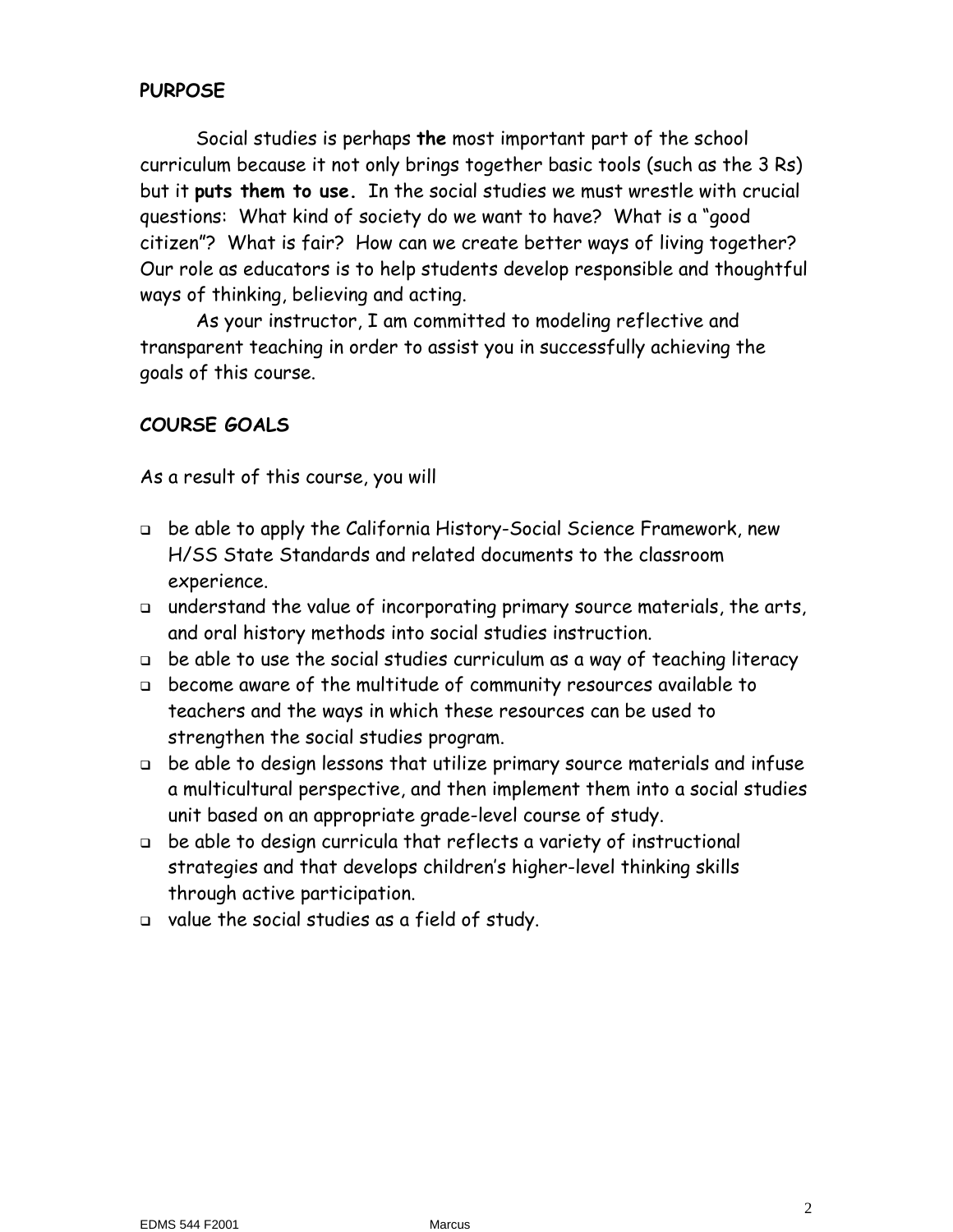### **REQUIRED TEXTS:**

CSDE. (2000). History-Social Science Framework (for California Public Schools K-12). Sacramento, CA. (H/SS) Not yet in print, but also available on-line at: www.cde.ca.gov/cilbranch/cfir/hssbeup.pdf

Turner, T.N. (1999). Essentials of Classroom Teaching: Elementary Social Studies. Boston, MA: Allyn and Bacon.

California Atlas (1997). California Geographic Alliance – North. Indianapolis, IN: George F. Cram Co., Inc.

# **RECOMMENDED TEXTS**:

San Diego County Office of Education (2001). Pages of the Past: K-6 Literature Aligned to H/SS Standards. (PP) H. Silver, R. Strong, M. Perini (2000). Discovering Nonfiction: 25 Powerful Teaching Strategies, Santa Monica, CA: Canter & Assoc.

# **EXPECTATIONS**

Students must come to class prepared to discuss required reading and assignments and to participate in class activities. Teacher education is a **professional preparation program** and students will be expected to adhere to standards of dependability, academic honesty and writing achievement. Late assignments will receive a 10% reduction in points for each day late. After one week, late assignments will receive no credit. If you are given the option to revise an assignment, the revised work must be submitted no later than two weeks after it was originally returned and may not be eligible for full credit.

# **ATTENDANCE**

**The attendance policy of the College of Education** (Approved 12/19/97): Due to the dynamic and interactive nature of courses in the COE, all students are **expected to attend all classes** and participate actively. At a minimum, students must attend more than 80% of class time, or s/he **may not receive a passing grade** for the course at the discretion of the instructor.

Should you have extenuating circumstances, contact the instructor as soon as possible. Serious illness or other emergencies will, of course, be evaluated on a case-by-case basis. Late arrivals to and early departures from class will also be considered in the final grade.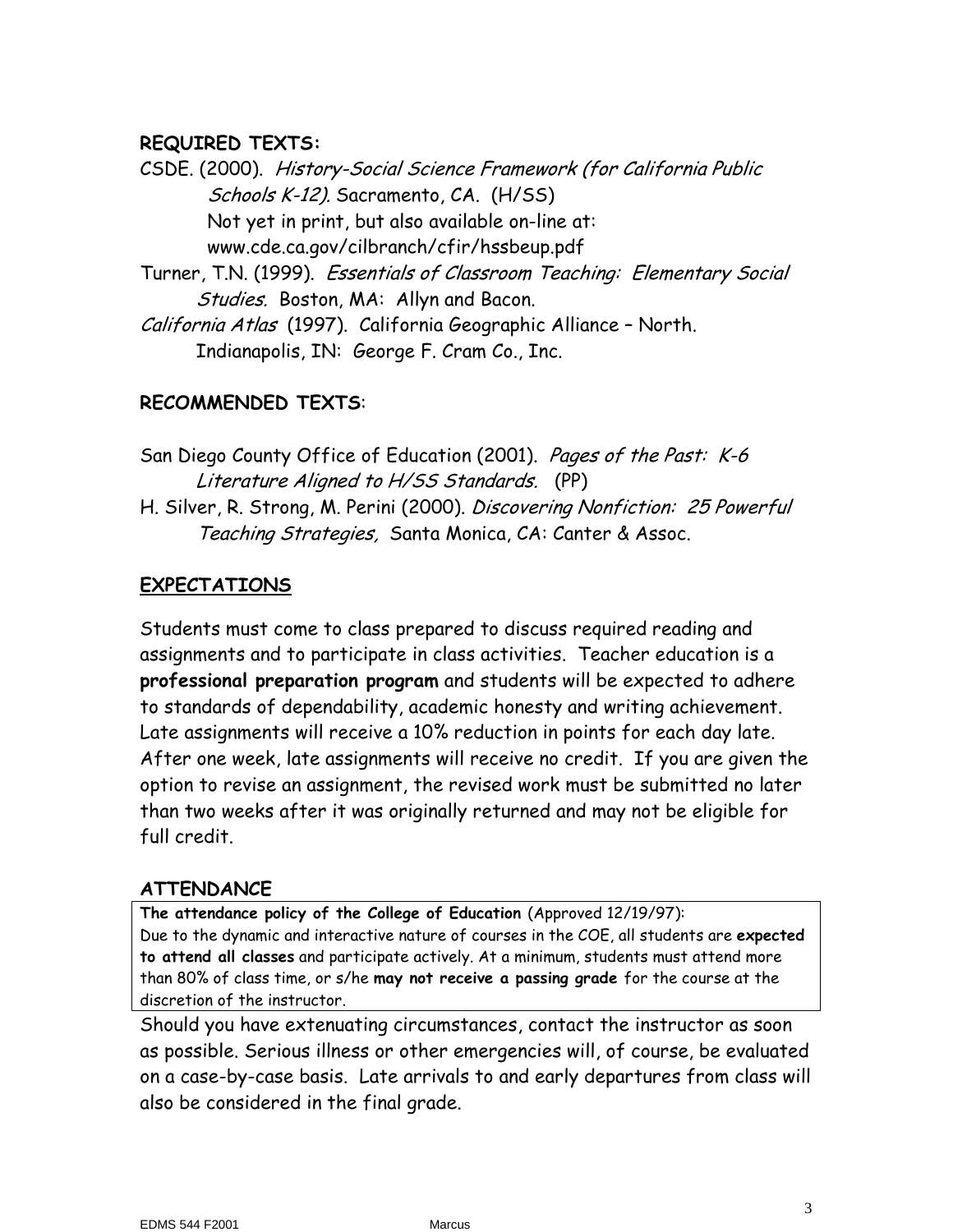**class.**

• **Community Resource/ Field Trip Project 15 points** In this assignment you will explore and share information about a field trip site in San Diego or Riverside County. By thinking about teaching activities that will surround the trip (before. during and after) the visit, you will be able to plan an educational, rather than

The Internet provides teachers and their students with vastly increased access to information. Yet issues of quality and usefulness must be considered. For this assignment, you will explore various history/social studies sites on the World Wide Web, evaluate them, and find two additional sites that would be valuable to social studies teachers. You will also be asked to share one of the additional sites or a computer program in class.

### • **Internet Resource Investigation 15 points**

the book will be completed.

This log will give you the opportunity to respond to the assigned readings by noting the points you feel are the most vital, and then indicating why you found each point either important, intriguing, usable or questionable. A format for this will be given. The first few minutes of each class will be spent discussing the reading. All voices are considered important in this class. **Therefore, it is expected that you attend class and participate meaningfully and thoughtfully in all discussions and activities**. Please be sure that we get the opportunity to hear your thoughts on the topics that we cover.

• **Reading Response Log and Participation 15 points**

**DUE: Each chapter's log will be due on the date reading is assigned.** 

# • **Book Chat – Literature in the Social Studies 10 points**

A wealth of children's literature exists that strongly supports the state standards for teaching social studies. For this assignment you will bring in one book appropriate for any grade K-6 and give no more than a 2 minute oral class presentation to explain how your book can be used to advance children's understanding of key social concepts. A short form about

**DUE: 10/8**

# **DUE: 10/29**

purely recreational, field trip. **DUE: 11/26**

#### 4

# **Detailed instructions regarding course assignments will be handed out in**

**ASSIGNMENTS:**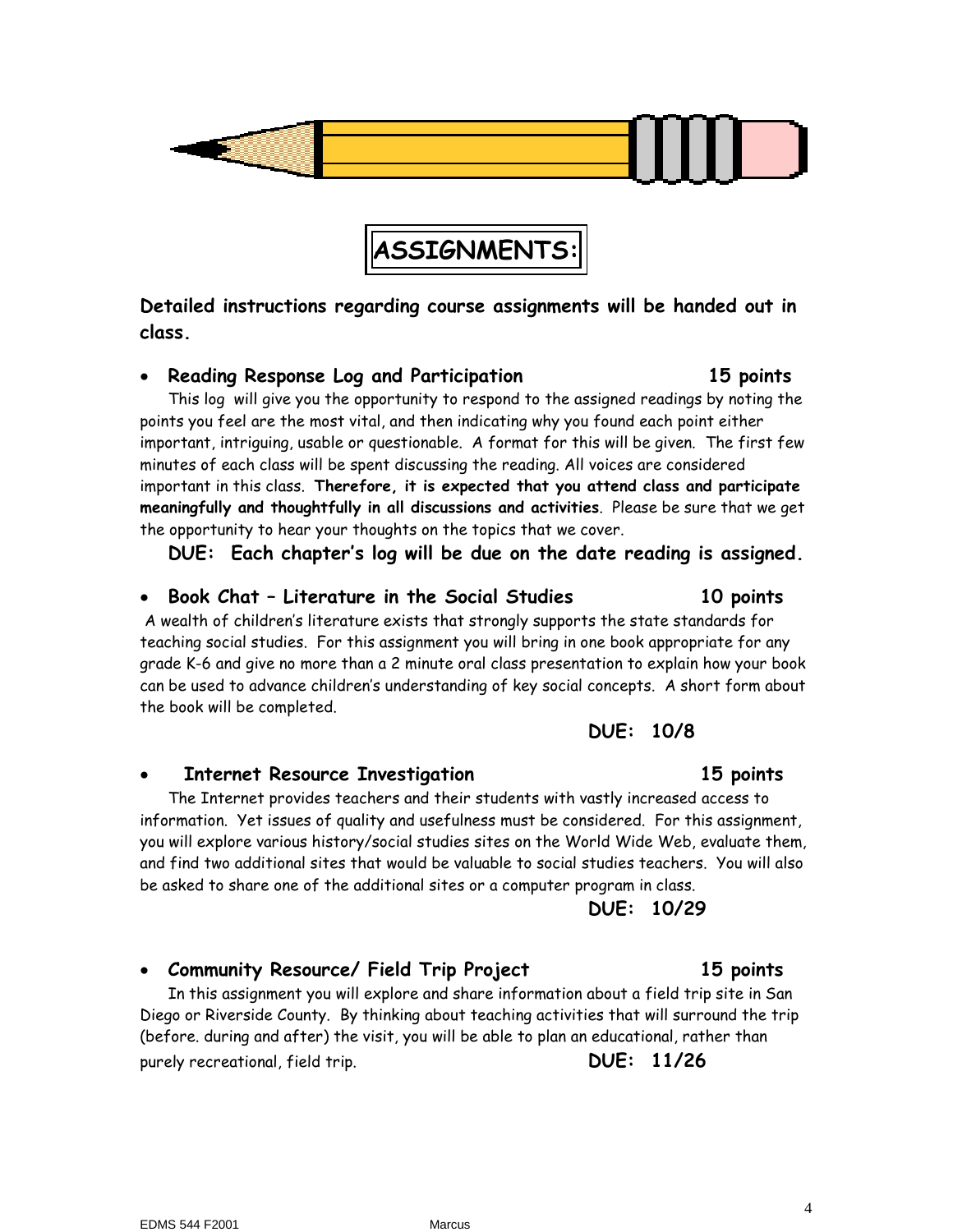#### • **Lesson Plan Development 25 points**

In order to apply the strategies and ideas you have been exploring in class, you will be asked to complete a lesson plan **with one of two options**. These lessons will be presented to your colleagues on the date due.

### **DUE: 11/12**

### **Object-Based Lesson (Option 1)**

To give you the chance to apply your knowledge of using primary/secondary sources to bring the social studies curriculum alive, you will develop one object or document-based lesson, following a clear lesson plan format, that is appropriate to grade level curriculum. Your lesson must have a clear rationale based on the California Framework and/or Standards, incorporate SDAIE techniques, and be multiculturally sensitive. These lessons (and the objects they are designed around) will be shared with your colleagues during class time.

### **Oral History Lesson (Option 2)**

Conducting oral histories is an exciting way to help children understand that "history" is not a dead subject. To the contrary, history is found all around us and is being continually created. For this assignment **you** will collect an oral history. This inquiry method will involve you in gathering and presenting historical data. Specific details and ideas for this project will be forthcoming in class. However, the essentials of the assignment will place **an emphasis on interviewing** a living person(s) about events or times that he/she has experienced. The interview topic should be related to grade level social studies curriculum. These lessons will be shared in class.

### • **Job Application Paper 20 points**

 Imagine you are at a job interview and were just asked: "How will you teach social studies in your classroom?" Knowing how to teach and structure learning in social studies, and then being able to express your understanding, can be two different abilities. In order to help you eloquently articulate the knowledge you gained through his course (and thereby increase your chances of getting hired!), you are asked to write a two-to-three page paper (typed, double-spaced, size 12 block font) that describes the five (5) most important concepts or ideas you learned in EDMS 544 and how they might be applied in a classroom. You will also include two quotes from our readings to support your response.

### **Due 12/3**

| <b>GRADING SCALE:</b> |               |      |              |
|-----------------------|---------------|------|--------------|
| A                     | 93-100 points | B-   | 80-82 points |
| A-                    | 90-92 points  | C+   | 78-79 points |
| В÷                    | 88-89 points  | С    | 73-77 points |
| B                     | 83-87 points  | $C-$ | 70-72 points |

**REMEMBER: You must maintain a B average (3.0) GPA in your teacher education courses to receive a teaching credential from the State of California. Also don't forget that late assignments, tardies and excessive absences may also affect your final grade.**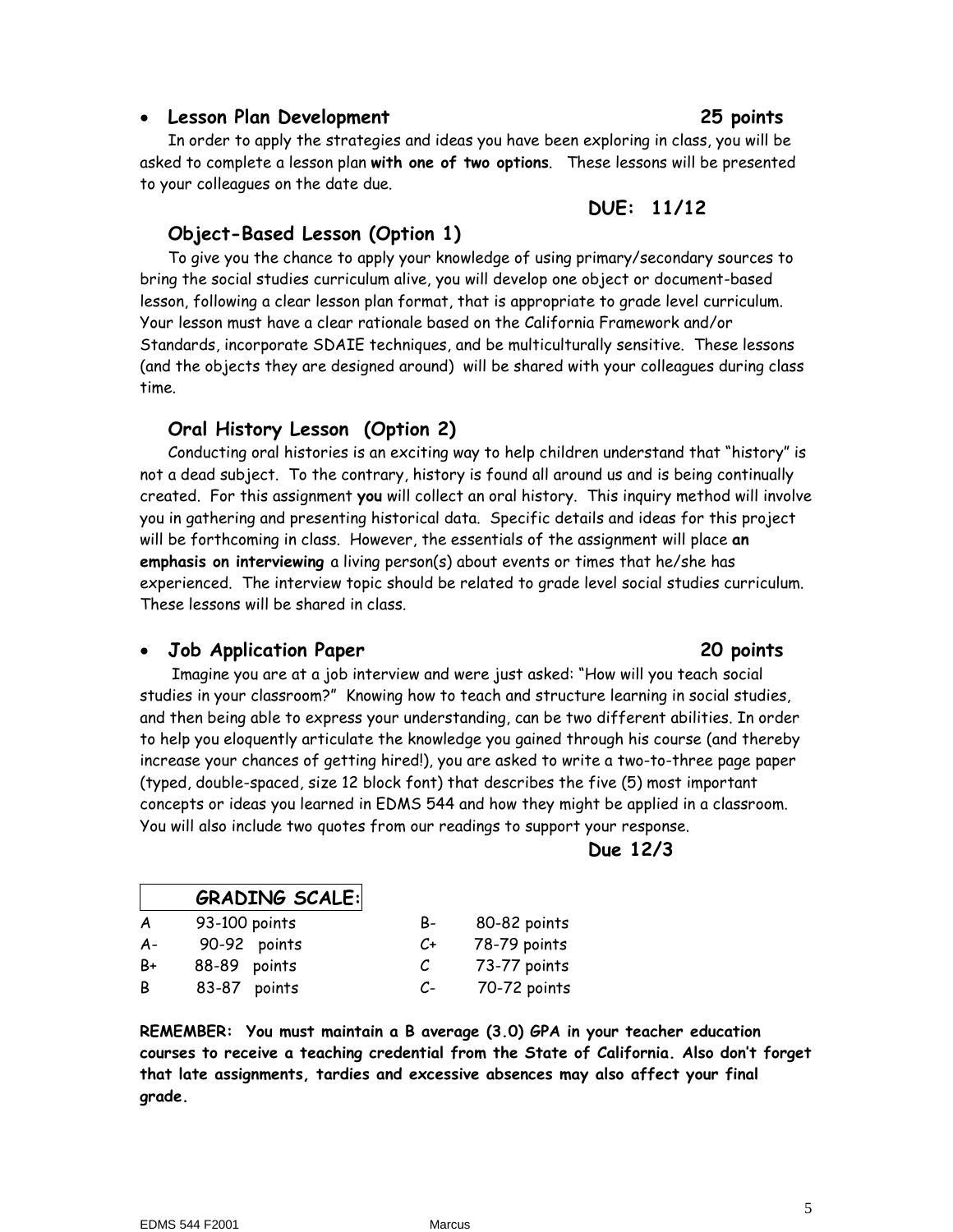# **Course Topics and Assignments**

**Tentative Schedule:** This is a fifteen-week course designed to meet on consecutive Monday evenings with the exception of Labor Day, 9/3 and an independent work day during the week of Thanksgiving, 11/19. **\*Note: All Reading Logs are due on the day the reading is assigned.**

| <b>Session</b> | <b>Topics</b>                                    | Readings/Assignments Due           |
|----------------|--------------------------------------------------|------------------------------------|
| 8/27           | Social Studies: What? Why?                       |                                    |
|                | <b>Introduction and Course Overview</b>          |                                    |
| 9/3            | Labor Day                                        | Go on a picnic!!                   |
| 9/10           | The BIG Picture in California and the            | Read: Turner Ch. 1*.               |
|                | Nation:                                          | Bring: CA H/SS Framework           |
|                | H/SS Framework/State Standards                   | (If available.)                    |
| 9/17           | Ideas into Action                                | Read: Turner Ch. 2*                |
|                | Lesson and Unit Planning                         |                                    |
|                | <b>BIG Ideas and Essential Questions</b>         |                                    |
|                | <b>Community Resources</b> : Field Trip Sign Ups | Bring: Field trip ideas            |
| 9/24           | Being Resource-full:                             | Read: Turner Ch. 3*                |
|                | "Manipulatives" in Social Studies                |                                    |
|                | Primary Source Materials                         |                                    |
|                | Historical Perspective/Point of View             |                                    |
| 10/1           | Literacy Everywhere                              | Read: Turner Ch. 4*                |
|                | Social Studies Teacher as Reading Teacher        | Bring: Discovering Nonfiction      |
|                | "His"Story - "Her"Story: Oral History            | (Optional)                         |
| 10/8           | The Voices of History                            | <b>DUE:</b><br><b>Book Chat</b>    |
|                | Literature and Poetry                            | <b>Read:</b> Turner Ch. 6          |
| 10/15          | The Written Record                               | Bring: Objects for a museum        |
|                | Incorporating Writing and Research               | display.                           |
|                | Museum Display                                   |                                    |
| 10/22          | Make It Come Alive!                              | Read: Turner Ch. 10*               |
|                | Using the Arts                                   |                                    |
| 10/29          | Another Kind of Literacy:                        | <b>DUE: Internet Project</b>       |
|                | Computers and the Internet                       | Bring: A web address or program to |
|                | ** Meet in SCI 207.**                            | share.                             |
| 11/5           | Human Impact on the World                        | Read: Turner Ch. 7*                |
|                | Geography and Maps                               | Bring: California Atlas            |
| 11/12          | Adapting for Diversity                           | DUE: Lesson Plan Development       |
|                | Strategies That Work for Social Studies          | Presentations                      |
| 11/19          | Thanksgiving Week: No Class                      | Visit your field trip site.        |
| 11/26          | How Do You Know What They Know?                  | DUE: Field Trip Projects. Share.   |
|                | Assessments to Inform Your Teaching              | Read: Turner Ch. 5*                |
| 12/3           | The HOTS Are Cool!                               | DUE:<br><b>Job Interview</b>       |
|                | Getting Your Students to Think                   | Read: Turner Ch. 8*                |
| 12/10          | Citizens for the Millennium                      | Read: Turner Ch. 9*                |
|                | Values and Attitudes                             |                                    |
|                | Course Summary: Share Interview Ideas            |                                    |